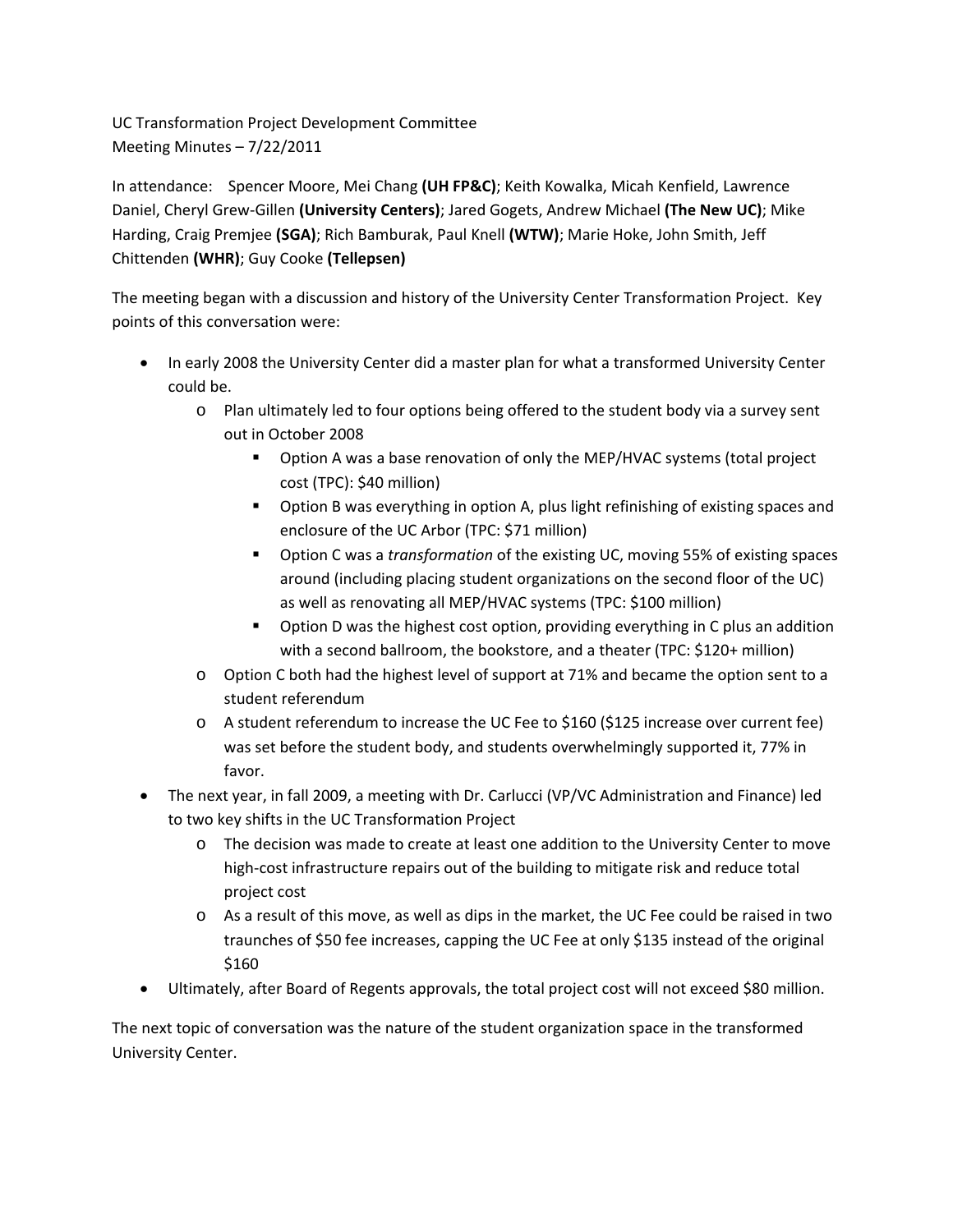- As UH moves toward a residential campus, having organizations in a first floor location is necessary to become an anchor of student life.
- A key priority for this space is enhancing the informal interactions between students. By creating common shared space and fewer "siloed" offices, student organizations will ideally interact better with each other and with the student body.
- This space will also ideally have Cougar Card access afterhours so authorized students can enter and leave the building at any time their organization needs access.
- Lastly, this space needs to have a strong connection to the UC Underground to fit in better as a part of the UC Complex.

The group discussed ways to make the University Center as a whole a more attractive "destination", first running through current issues:

- Food service is currently the primary draw to the building
- The current layout of the arbor almost encourages students to do nothing but cut through it on their way to class
- There is a current lack of attractive lounge space in the building
- The exterior of the building looks "like a bomb shelter".

The UC Satellite, though smaller, better captures an active, high‐energy environment for the student body. Some ways to make the UC more of a destination could be:

- Adding more of a homey/warm feel to some spaces
- More work areas / outlet-intense lounge spaces for students to study between classes
- Adding UH-centric design components, through art, architecture, finishes, and fixtures (like the double‐Ts embedded in the floor at Texas Tech's union, or the campus history wall at IUPUI) that make it clear this building is UH‐centric

The following points were discussed regarding dining in the transformed UC:

- A "Food Court" feel for dining in the University Center is preferred to cafeteria-style like the RFOC or Fresh Food Company
- Dining in the building can still remain centralized in one "corridor" (like it primarily is now) instead of being decentralized without negatively impacting the building's sense of community (much like the Texas Tech model)
- One or two late evening options is a high priority from the student perspective
- Seating for dining should occur throughout the building; care should be taken to avoid a "sea of tables" effect
- In addition to supporting in-house catering in the UC East Addition, there should be more "catering kitchen" space for outside groups to utilize when hosting events in the UC.